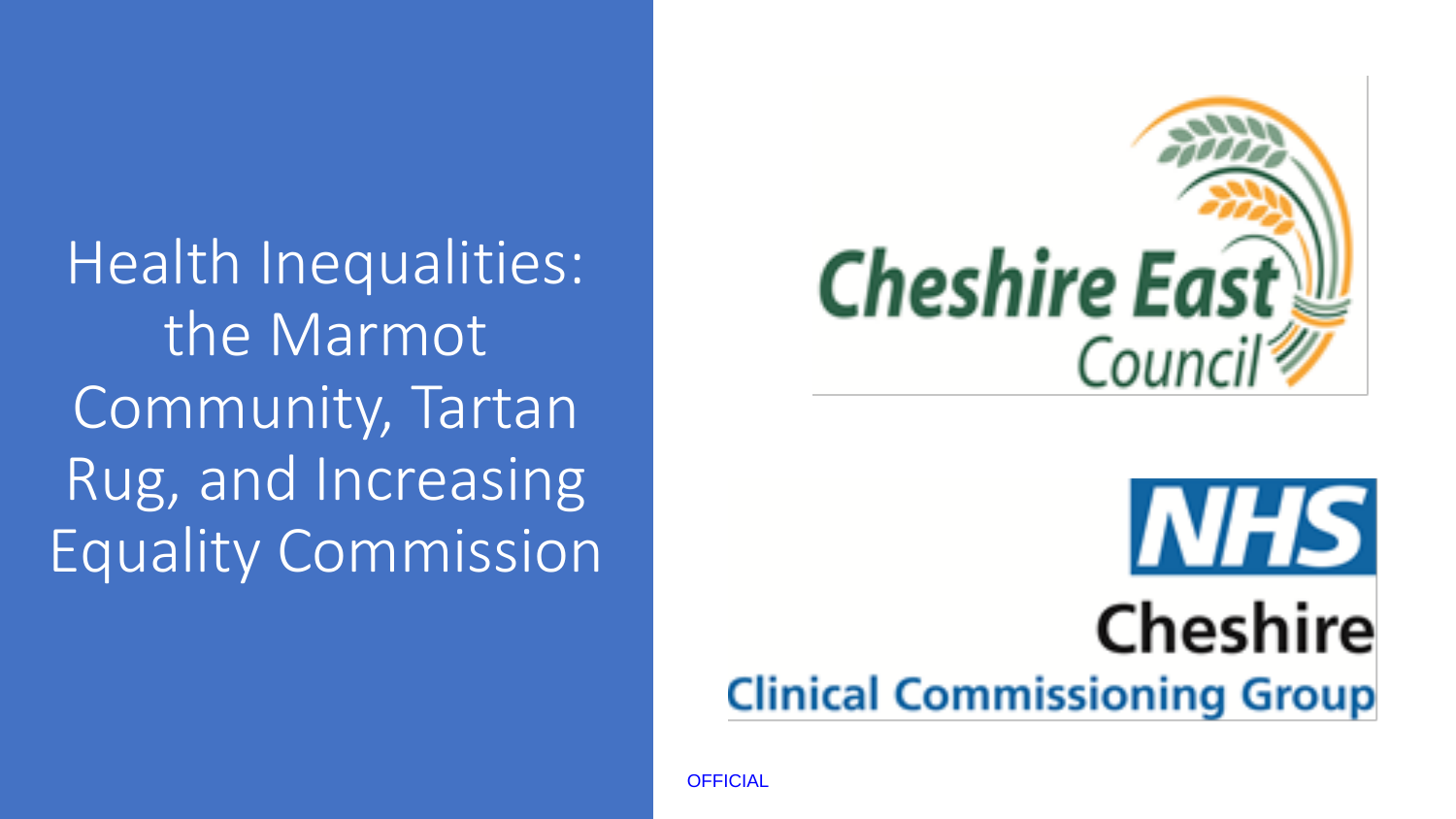## **'Fair Society, Healthy Lives' the Strategic Review of Health Inequalities (Feb 2010) – The Marmot Review**

- Commissioned by the Labour Government in 2008, the Marmot Review identified the causes of health inequalities and set out an approach to reducing inequality.
- With the coalition government taking power later in the year, Marmot's proposals were only implemented in a limited way
- A 2020 (pre-COVID) update of his report demonstrated that levels of inequality had increased during the past decade
- A further update 'Build Back Fairer' (December 2020) added evidence that COVID-19 had further widened the gap
- In response the Cheshire and Merseyside Health and Care Partnership agreed to become a 'Marmot Community' and use the Marmot findings to inform local efforts to reduce inequalities. This work is being supported by the Institute of Health Equity.